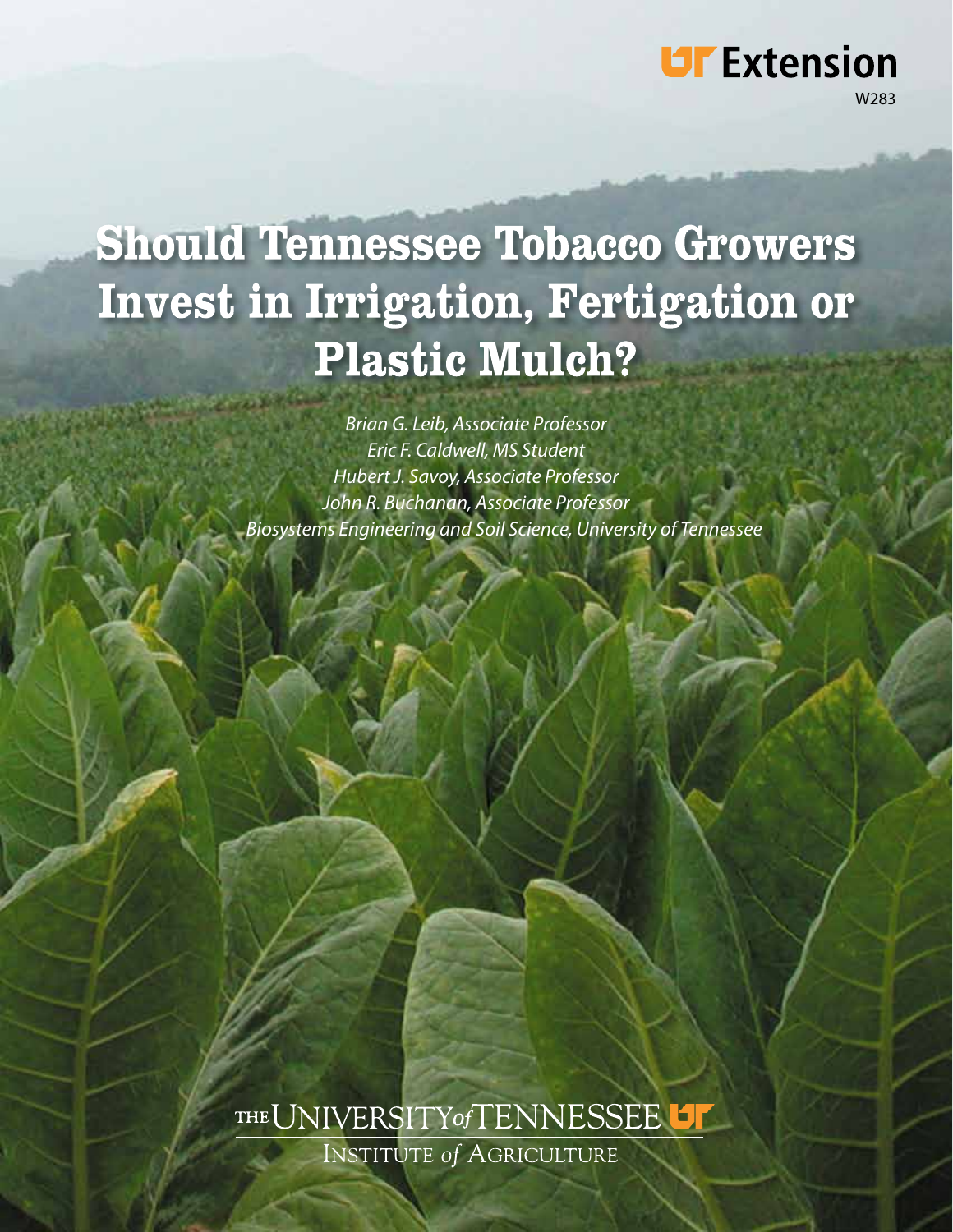# **INTRODUCTION**

The desire to grow high-yielding, high-quality burley and dark fire-cured tobacco has not changed, but the market in which tobacco is sold has changed. The increasing competition from inexpensive foreign leaf, coupled with shrinking U.S. demand, calls for greater efficiency in growing practices that take into account the leaf quality desired in market contracts. Irrigation has long been considered insurance against dry seasons, but recent research has shown it to be of greater benefit. By optimizing soil-water levels, plants increase their ability to efficiently use soil and fertilizer nitrogen. By avoiding dry periods between rainfall events, yield and quality can be improved even in average-to-good precipitation seasons.

This factsheet uses the results from multi-year University of Tennessee irrigation studies in a cost-benefit analysis to help determine if investing in an irrigation system will be profitable. Tobacco yield and quality benefits provided by irrigation, fertigation (fertilizer applied through the irrigation system) and black plastic mulch are also evaluated, with tobacco quality being measured by the Grade Index (GRI) and tobacco-specific nitrosamine (TSNA) concentration of the leaf. TSNAs are of interest to buyers because they are considered one of the more potent carcinogens in cigarettes, and decreasing TSNAs fits corporate objectives of providing safer products. TSNAs form during the curing process and the level of TSNA is increased by higher nitrate content in the leaves, while nitrates accumulate in the leaves during periods of slow growth, like during dry periods. These nitrates constitute a 'waste,' as they are not used for growth, and are 'food' for bacteria that form TSNAs.

#### **TOBACCO IRRIGATION TEST RESULTS**

Tobacco irrigation recommendations are based on seven site-years for dark fire-cured (TN D950) and 10 site-years for burley (TN 90) tobacco, as shown in Table 1. This long period of testing insured that results were representative of Tennessee conditions. In the dark fire-cured tobacco trials, rainfall was above average for two years, below average for three years and near average for two years. For burley, rainfall was above average for four years, below average for four years and near average for two years. The soils used for these tests were also representative of Tennessee tobaccogrowing regions: a Dickson silt loam at Springfield and a Lindside silt loam at Greeneville.

In these trials, irrigation was applied based on weekly rainfall using drip tape placed beside every tobacco row. Irrigation supplemented rainfall so that the total of rain and irrigation equaled at least 1 inch of water per week, starting at tobacco's rapid growth stage (approximately four

weeks from transplanting). Even though 1 inch per week is less than tobacco's water-use rate, this irrigation rate produced the highest yields in the tests (several other

rates were studied) and is a widely accepted guideline used by producers. The highest irrigation amount occurred in 2007 with 9 inches applied, and the least in 2004 with only 0.5 inches of irrigation applied. The average amount applied was less than 4 inches per year. The greatest response to irrigation was a yield increase of more than 50 percent and a GRI increase of 16 points in burley during 2007. On average, the increase was around13 percent for dark and 16 percent for burley, accompanied by a 4-point GRI increase.

#### **BENEFIT OF TOBACCO IRRIGATION**

The average yield increase was 373 lb/ acre per year for the dark fire-cured and 402 lb/acre per year in the burley as shown in Table 2. These increases had an estimated value of 933 \$/ac-yr in dark fire-cured and 683 \$/ac-yr in burley, based on a fixed price of \$2.50 per lb and \$1.70 per lbs, respectively. Though GRI was higher with irrigation, the effect on price is not clear, so no price adjustment was made on this basis. In some years, irrigation increased gross return by more than \$2,000 per acre (2007), while in other years irrigation provided very little gain (2004).

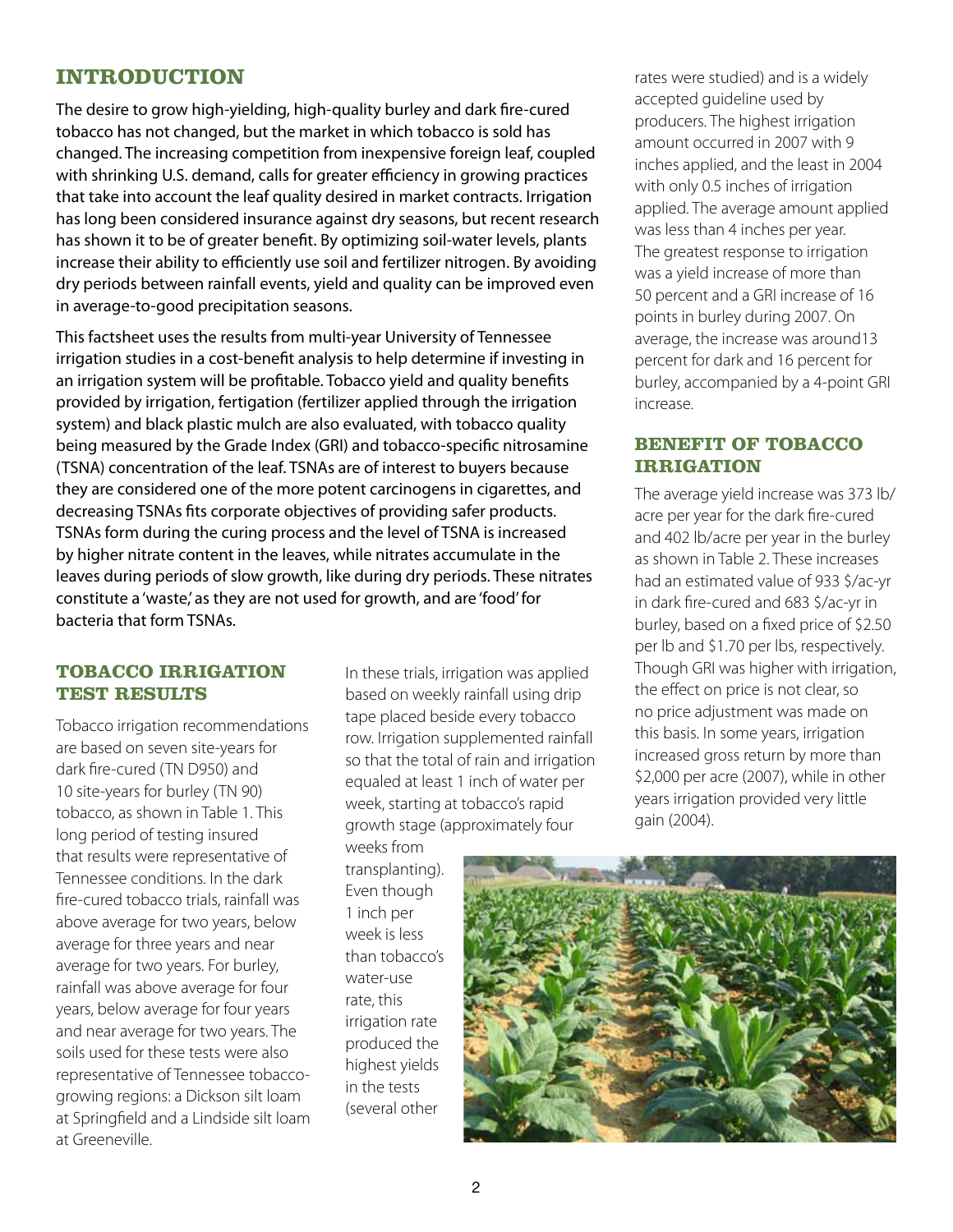# **Table 1. Rainfed versus Irrigated Yield & Quality of Dark Fire-Cured and Burley Tobacco**

**(Rainfall & Irrigation between June 1 and August 31 - Historic Plant Water Use is 11.2")**

|             |        |                          | <b>YIELD</b> | <b>YIELD</b> | <b>GRI</b>               | <b>GRI</b>        |
|-------------|--------|--------------------------|--------------|--------------|--------------------------|-------------------|
|             | Rain   | Irrig                    | Rainfed      | Irrigated    | Rainfed                  | Irrigated         |
| <b>DARK</b> | (inch) | (inch)                   | (lb/ac)      | (lb/ac)      | $(\#)$                   | $(\#)$            |
| 2000        | 7.5    | $\overline{\phantom{a}}$ | 2632         | 3050         | 57                       | 61                |
| 2001        | 12.3   | 2.0                      | 3102         | 3363         | 38                       | 46                |
| 2002        | 9.1    | 3.0                      | 2900         | 3402         | 50                       | 49                |
| 2003        | 14.5   | 2.0                      | 3327         | 3466         | 60                       | 65                |
| 2004        | 14.2   | 0.5                      | 3435         | 3400         | 57                       | 54                |
| 2005        | 16.9   | 3.7                      | Hurricane    | Damage       | $\overline{\phantom{a}}$ | $\qquad \qquad =$ |
| 2006        | 12.7   | 3.6                      | 3036         | 3385         | 60                       | 71                |
| 2007        | 4.9    | 9.0                      | 2422         | 3396         | 63                       | 64                |
| Average     | 11.5   | 3.4                      | 2979         | 3352         | 55                       | 59                |

#### **SPRINGFIELD, TN (Historic Rainfall is 11.8")**

#### **SPRINGFIELD, TN (Historic Rainfall is 11.8")**

|               |        |        | <b>YIELD</b> | <b>YIELD</b> | <b>GRI</b>               | <b>GRI</b> |
|---------------|--------|--------|--------------|--------------|--------------------------|------------|
|               | Rain   | Irrig  | Rainfed      | Irrigated    | Rainfed                  | Irrigated  |
| <b>BURLEY</b> | (inch) | (inch) | (lb/ac)      | (lb/ac)      | $($ # $)$                | $($ # $)$  |
| 2000          | 7.5    | ?      | 2271         | 2998         | 64                       | 69         |
| 2001          | 12.3   | 2.0    | 3153         | 3417         | 71                       | 68         |
| 2002          | 9.1    | 3.0    | 2427         | 3039         | 75                       | 81         |
| 2003          | 14.5   | 2.0    | 3089         | 3190         | 74                       | 74         |
| 2004          | 14.2   | 0.5    | 3182         | 3233         | 71                       | 73         |
| 2005          | 16.9   | 3.7    | Hurricane    | Damage       | $\overline{\phantom{0}}$ |            |
| 2006          | 12.7   | 3.6    | 1923         | 1976         | 72                       | 73         |
| 2007          | 4.9    | 9.0    | 1709         | 2802         | 34                       | 50         |
| Average       | 11.5   | 3.4    | 2536         | 2951         | 66                       | 70         |

#### **GREENEVILLE, TN (Historic Rainfall is 12.7")**

|               |        |        | <b>YIELD</b> | <b>YIELD</b> | GRI     | <b>GRI</b> |
|---------------|--------|--------|--------------|--------------|---------|------------|
|               | Rain   | Irrig  | Rainfed      | Irrigated    | Rainfed | Irrigated  |
| <b>BURLEY</b> | (inch) | (inch) | (lb/ac)      | (lb/ac)      | (#)     | $(\#)$     |
| 2005          | 14.8   | 3.5    | 2525         | 2679         | 59      | 60         |
| 2006          | 16.5   | 3.2    | 3096         | 3154         | 58      | 56         |
| 2007          | 10.1   | 5.0    | 1786         | 2693         | 61      | 65         |
| Average       | 13.8   | 3.9    | 2469         | 2842         | 60      | 60         |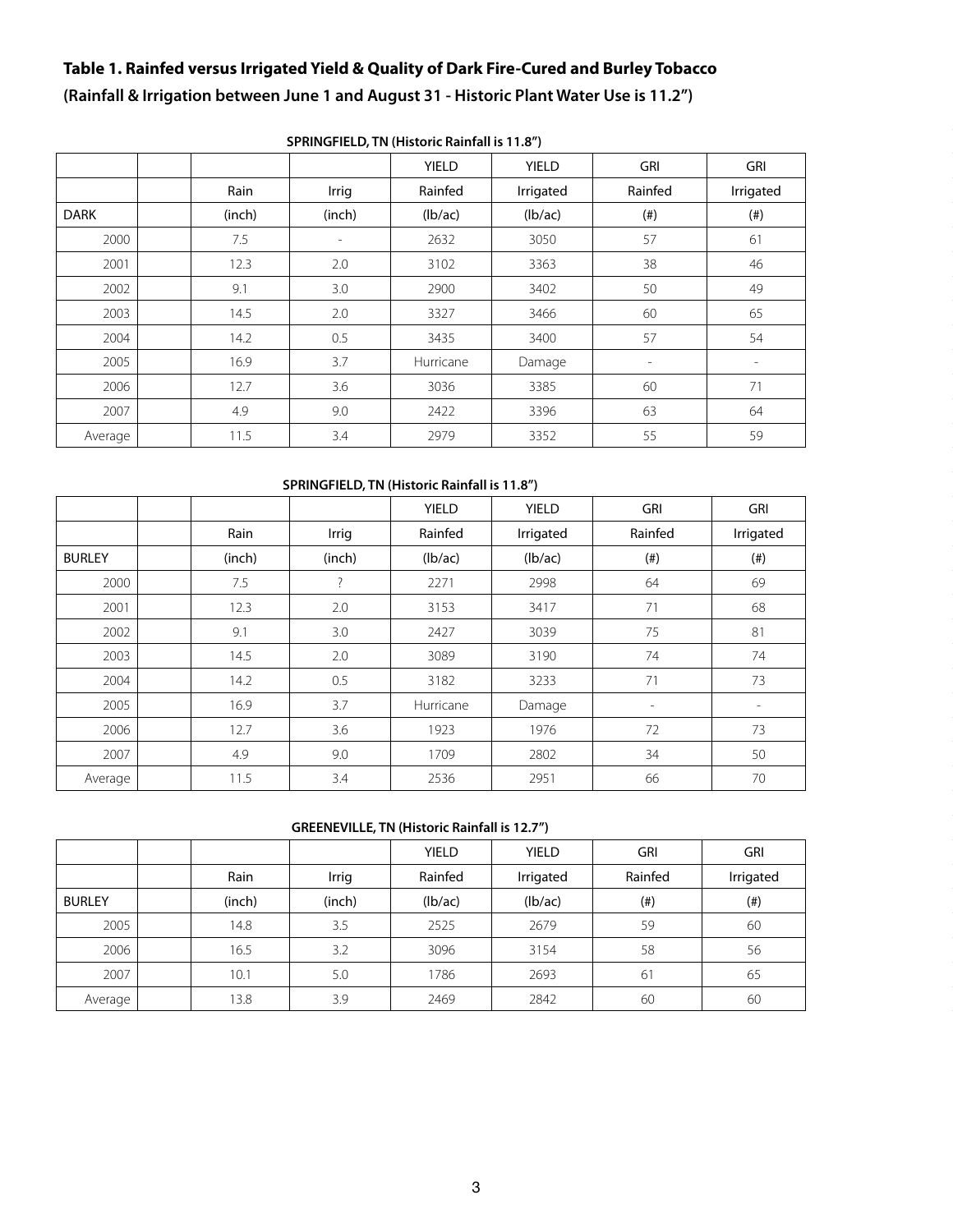## **COST OF TOBACCO IRRIGATION**

#### **Several irrigation systems are suitable for tobacco production.**

- 1. **Stationary Gun** a large, high-pressure (50 to 70 psi) sprinkler on a non-moving stand that is manually transported from one location to another location after each irrigation set and is supplied by flexible, lay-flat hose.
- 2. **Traveling Gun** a large, high-pressure sprinkler (50 to 100 psi) that is slowly pulled on a wheeled cart by a hard hose supply line toward a reel or by a cable that drags the hose during each irrigation set.
- 3. **Drip Tape** thin-walled, low-pressure (8 to 15 psi), usually 5/8" diameter, disposable polyethylene tubing with closely spaced internal emitters that is laid along or between tobacco rows and wets a narrow strip during irrigation sets. Pressure regulation and filtration are often required. Drip tape should be replaced every year.
- 4. **Solid-Set Sprinklers** medium-pressure sprinklers (30 to 50 psi) on risers spaced 40 to 60 feet apart connected to above ground aluminum or PVC pipe. Enough pipe and sprinklers are located to cover the entire field and they remain stationary for the entire growing season.
- 5. **Hand-Line Sprinklers**  medium-pressure sprinklers (30 to 50 psi) spaced 30 to 40 feet apart on aluminum or PVC laterals in sections that are easily disconnected and reconnected. The lateral sections are moved 40 to 60 feet and reconnected to a header line after each irrigation set, requiring multiple moves to complete a single irrigation of a field.

The capital cost, operating cost and total cost of each system are shown in Table 3. The initial capital cost was converted to an annual cost based on a 7 percent interest rate that is amortized over a seven-year payback period. This is a conservative figure, because the equipment is expected to last longer than seven years. Also, the initial capital cost does not include the cost of developing a water source, because this cost can be highly variable. The calculation assumes that a stream, pond or well is already accessible and in close proximity to the tobacco field. While some systems are more expensive, such as the solid set sprinklers, there is potential for this system to be used for frost protection of high-value crops like strawberries, thus reducing the capital cost applied to tobacco irrigation. Also, drip tape costs were based on yearly replacement of one drip line for each tobacco row. Placing drip tape in every other row could reduce the \$225 per acre per year cost by half (this has not yet been successfully tested *Drip tape irrigation in tobacco*



*Stationary Sprinkler with Riser Stand*



*Traveling gun irrigation in tobacco with close-up of sprinkler and cart*

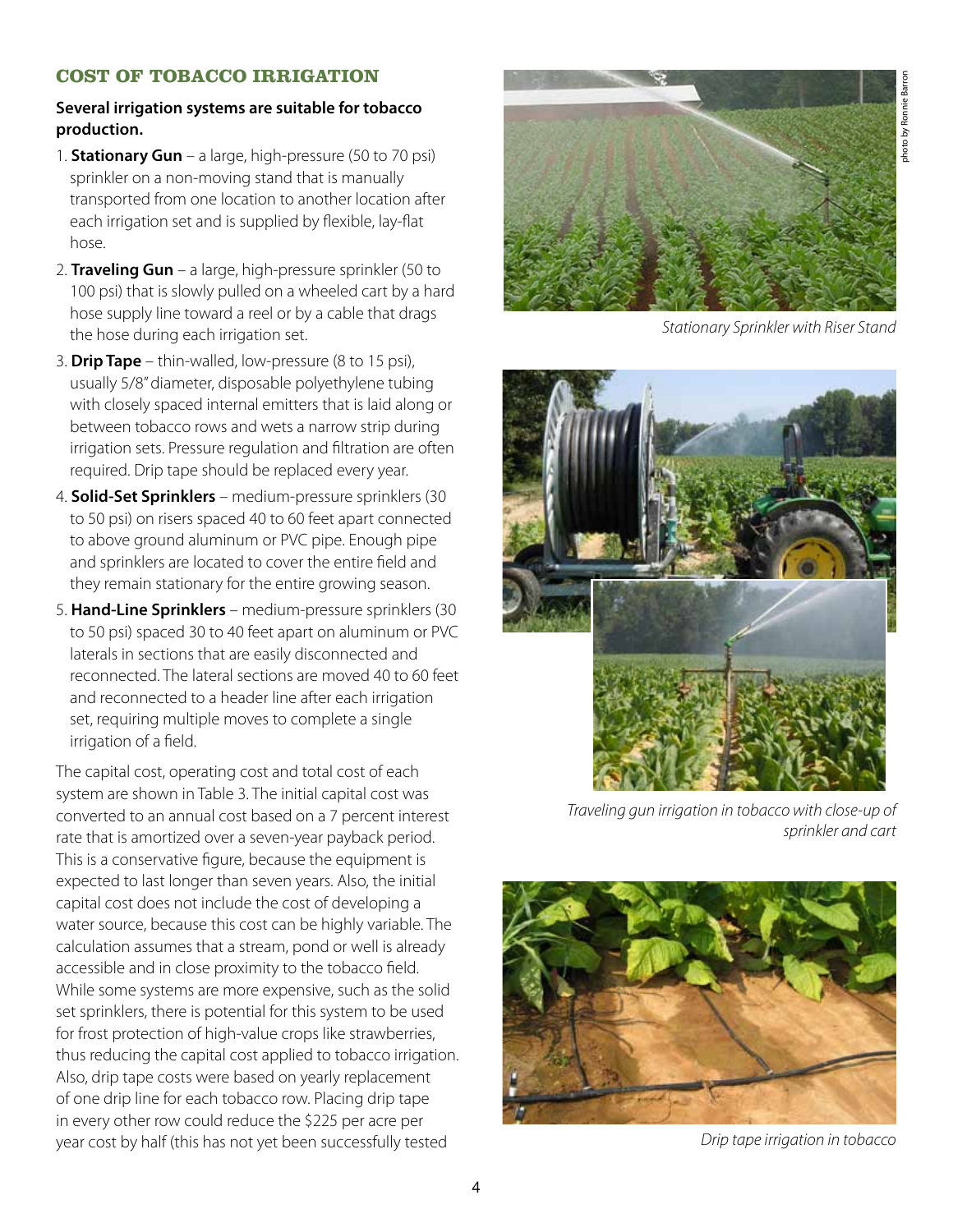#### **Table 2. Average Tobacco Irrigation Benefit (2000 to 2007)**

|               | <b>RAINFED</b> | <b>IRRIGATED</b> | Yield    |        | Gross       |
|---------------|----------------|------------------|----------|--------|-------------|
|               | Yield          | Yield            | Increase | Price  | Return I    |
|               | (lb/ac)        | (lb/ac)          | (Ib/ac)  | (5/lb) | $(5/ac-yr)$ |
| <b>DARK</b>   | 2979           | 3352             | 373      | 2.50   | 933         |
| <b>BURLEY</b> | 2516           | 2918             | 402      | 1.70   | 683         |

#### **Table 3. Irrigation System Cost for Tobacco in a Humid Region**

|                            | <b>Capital Cost</b> |           | <b>Operating Cost</b> | Total     |           |          |
|----------------------------|---------------------|-----------|-----------------------|-----------|-----------|----------|
| <b>IRRIGATION TYPE</b>     | Initial             | Annual    | Labor                 | Electric  | Maintain  | Cost     |
|                            | \$/ac               | $$/ac-yr$ | $$/ac-yr$             | $$/ac-vr$ | $$/ac-yr$ | \$/ac-yr |
| <b>Stationary Gun</b>      | 600                 | 109       | 25                    | 45        | 6         | 185      |
| <b>Traveling Gun</b>       | 650                 | 118       | 11                    | 50        | 19        | 198      |
| <b>Drip Tape</b>           | 404                 | 72        | 10                    | 35        | 245       | 361      |
| <b>Solid-Set Sprinkler</b> | 1,900               | 344       | 12                    | 40        | 19        | 415      |
| <b>Hand-Line Sprinkler</b> | 550                 | 100       | 28                    | 40        | 6         | 174      |

1. Hours of labor are based on the amount of water applied and the type of irrigation system at \$8/hr.

2. Electric cost is based on applying 4 inches of water and a 100-foot lift plus the pressure required for each irrigation system.

- 3. The standard maintenance cost for each system is reduced by 50 percent due to less use of equipment in humid regions.
- 4. Drip tape maintenance includes \$225 for replacing drip tape each year.
- 5. The Hand-Line Sprinklers require a spray row every 40 feet in order to move pipe in a tobacco field.

in Tennessee). Since the range of total cost to own and operate these systems (\$174 to \$415 ac/yr) is lower than the gross annual return, irrigating a high-value tobacco crop in Tennessee should be profitable, even though yield increases were only around 15 percent on average.

# **TOBACCO IRRIGATION, FERTIGATION & PLASTIC MULCH TEST**

Because of the positive results from the tobacco irrigation study, it was decided to test the effects of fertigation, reduced nitrogen application and plastic mulch on yield, GRI and TSNA concentration. Irrigation plots used the same irrigation method as in the previous study. All preplant N fertilizer was ammonium nitrate. In the fertigation plots, half the total N was preplant and the other half was split injected into the irrigation water at 4, 6 and 8 weeks after transplant using soluble urea. The plastic mulch plots used the same irrigation and fertigation program as the fertigated plots, but utilized a double row of tobacco (same number of plants per acre) planted into a single raised-bed covered by black plastic. Irrigation amounts were the same in all plots. As shown in Table 4, irrigation produced



*Check Valve, Injector, Screen Filter, and Batch Tank for Fertigation*



*Plastic Mulch in Tobacco Production*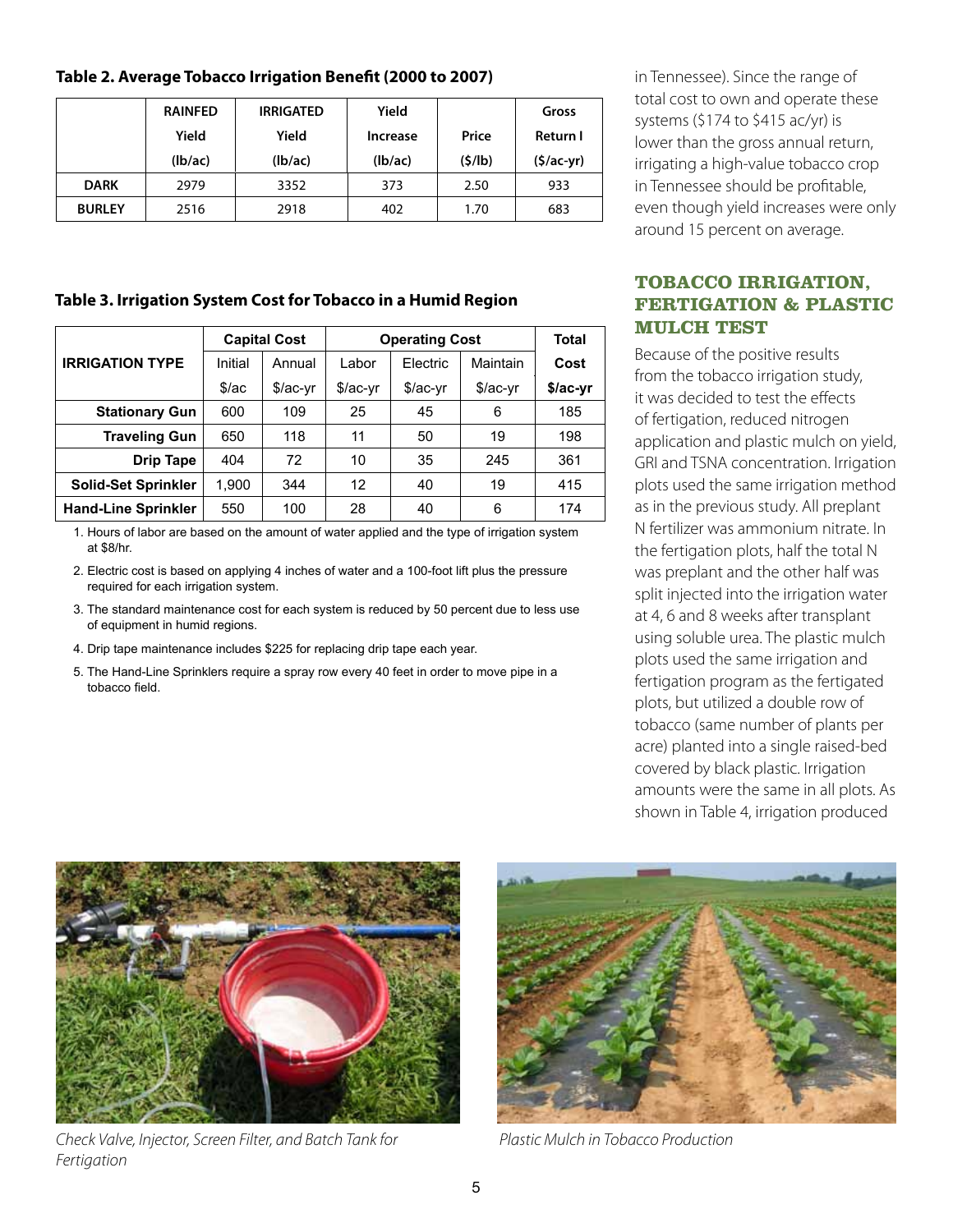| Table 4. Benefit of Irrigation, Fertigation and Plasticulture in Burley and |  |
|-----------------------------------------------------------------------------|--|
| Dark Tobacco                                                                |  |

| 2006-2007                                       | <b>DARK</b> |            |             |            |
|-------------------------------------------------|-------------|------------|-------------|------------|
| <b>SPRINGFIELD, TN</b>                          | Yield       | <b>GRI</b> | <b>TSNA</b> | Return     |
|                                                 | (lb/ac)     | (# )       | (ppm)       | (\$/ac-yr) |
| Rainfed - 200 lbs N/ac                          | 2729        | 61         |             | 0          |
| Irrigated - 200 lbs N/ac                        | 3390        | 64         |             | 1651       |
| Irrigated - 100 lbs N/ac                        | 3368        | 69         |             | 1596       |
| Fertigated - Irrigated - 200 lbs N/ac           | 3321        | 66         |             | 1480       |
| Fertigated - Irrigated - 150 lbs N/ac           | 3343        | 68         |             | 1535       |
| Fertigated - Irrigated - 100 lbs N/ac           | 3299        | 68         |             | 1424       |
| Plastic - Fertigated - Irrigated - 200 lbs N/ac | 3393        | 68         |             | 1660       |
| Plastic - Fertigated - Irrigated - 100 lbs N/ac | 3164        | 67         |             | 1086       |

| 2005-2006-2007                                  | <b>BURLEY</b> |            |             |             |  |  |
|-------------------------------------------------|---------------|------------|-------------|-------------|--|--|
| <b>SPRINGFIELD &amp; GREENEVILLE, TN</b>        | Yield         | <b>GRI</b> | <b>TSNA</b> | Return      |  |  |
|                                                 | (lb/ac)       | (# )       | (ppm)       | $($/ac-yr)$ |  |  |
| Rainfed - 200 lbs N/ac                          | 1976          | 57         | 1.43        | 0           |  |  |
| Irrigated - 200 lbs N/ac                        | 2216          | 61         | 1.01        | 408         |  |  |
| Irrigated - 100 lbs N/ac                        | 2110          | 56         | 0.67        | 228         |  |  |
| Fertigated - Irrigated - 200 lbs N/ac           | 2281          | 57         | 0.99        | 519         |  |  |
| Fertigated - Irrigated - 150 lbs N/ac           | 2196          | 58         | 0.71        | 375         |  |  |
| Fertigated - Irrigated - 100 lbs N/ac           | 2119          | 52         | 0.52        | 244         |  |  |
| Plastic - Fertigated - Irrigated - 200 lbs N/ac | 2364          | 60         | 1.04        | 661         |  |  |
| Plastic - Fertigated - Irrigated - 100 lbs N/ac | 2109          | 54         | 0.56        | 227         |  |  |



*Combined Benefit of Irrigation, Fertigation and Plastic Mulch in Tobacco Production*

the main benefits in yield and quality, including the reduction of TSNA by 30 percent in burley tobacco, while fertigation and plastic mulch added marginal benefit. Reduced nitrogen application also reduced TSNA but at a slight loss in yield and GRI quality. Recommendations from the combined studies are as follows:

# **RECOMMENDATIONS**

- 1. Irrigation will increase the yield and quality of dark fire-cured and burley tobacco. Even though the average yield increase may only be around 15 percent, the added value of the tobacco is sufficient to make irrigation a profitable practice unless excess costs are incurred to develop a water supply for the irrigation system. In addition, the variation in yield from year to year was much less with irrigation, a great advantage under contract marketing. Irrigation also reduced TSNA by an average of 30 percent, a quality aspect that may increase the price for tobacco in the future.
- 2. Fertigation produced slightly higher yields than irrigation alone in burley tobacco. However, the degree of improvement was not enough to warrant a strong recommendation for fertigation of tobacco. What fertigation does offer is increased control over the field at little cost if drip irrigation is to be used. If fertigation can be incorporated into your operation in such a manner as to save time and the number of tractor passes across a field, it will be more cost effective.
- 3. Reduction of N from 200 to 150 or 100 lbs/ac with fertigation gave yield and quality losses in burley tobacco in some growing seasons, while in other growing seasons these lower N levels were